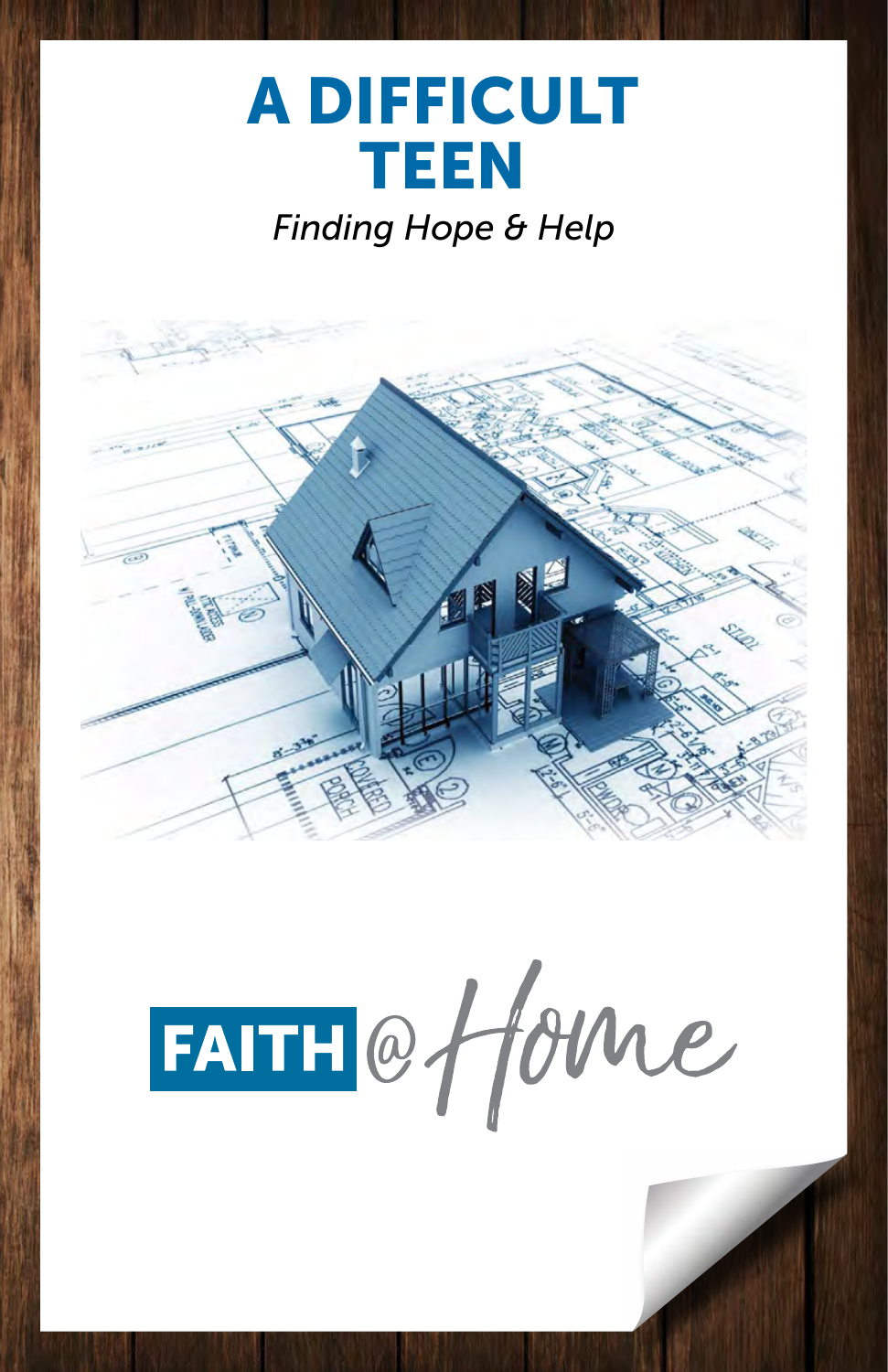### Dealing with a Rebellious Teen

There is little in life that creates more anxiety than having a teenager who seems out of control. Experiencing emotional outbursts, being lied to, or staying up at night worrying about their safety can greatly damage your relationship with your teen. You may have tried different approaches to help them—being tough one day and then trying to show mercy the next—but nothing really seems to make a difference. Watching your teen continue to make bad choices can leave you torn between wanting them to just learn the hard way and being afraid of what they might do in a moment of irresponsibility. What steps can you take now to best help your child?

#### STEP ONE: Assess Your Relationship

As teen expert Josh McDowell has said, "Rules without relationship leads to rebellion." Considering that your teen's emotions and behavior are being affected by a surge of changing hormones, it is vital for you to maintain as strong a relationship as possible in the midst of whatever they may be going through. If you have a solid relational foundation, you can build from there. Like the father in the story of the prodigal son (Luke 15:11-32), you can hope that your unconditional love and forgiveness will ultimately draw your teen back. So ask yourself several questions to evaluate the status of your relationship, such as…

- Is our relationship generally healthy with a few bumps, or generally unhealthy with rare moments of connection?
- Am I spending time with my teen doing things we enjoy together to create a solid foundation for when tensions occur?
- Does my child feel deeply loved or heavily criticized? (1 Peter 4:8)
- Are my spouse and I on the same page  $-$  or is there increased tension because we are not rowing together?
- Has the relationship deteriorated to the point we need pastoral or professional guidance?

What if the relationship is weak? Maybe you have been relationally disconnected for a long time, or maybe your teen is a stepchild who has never really accepted you as his or her parent. Even under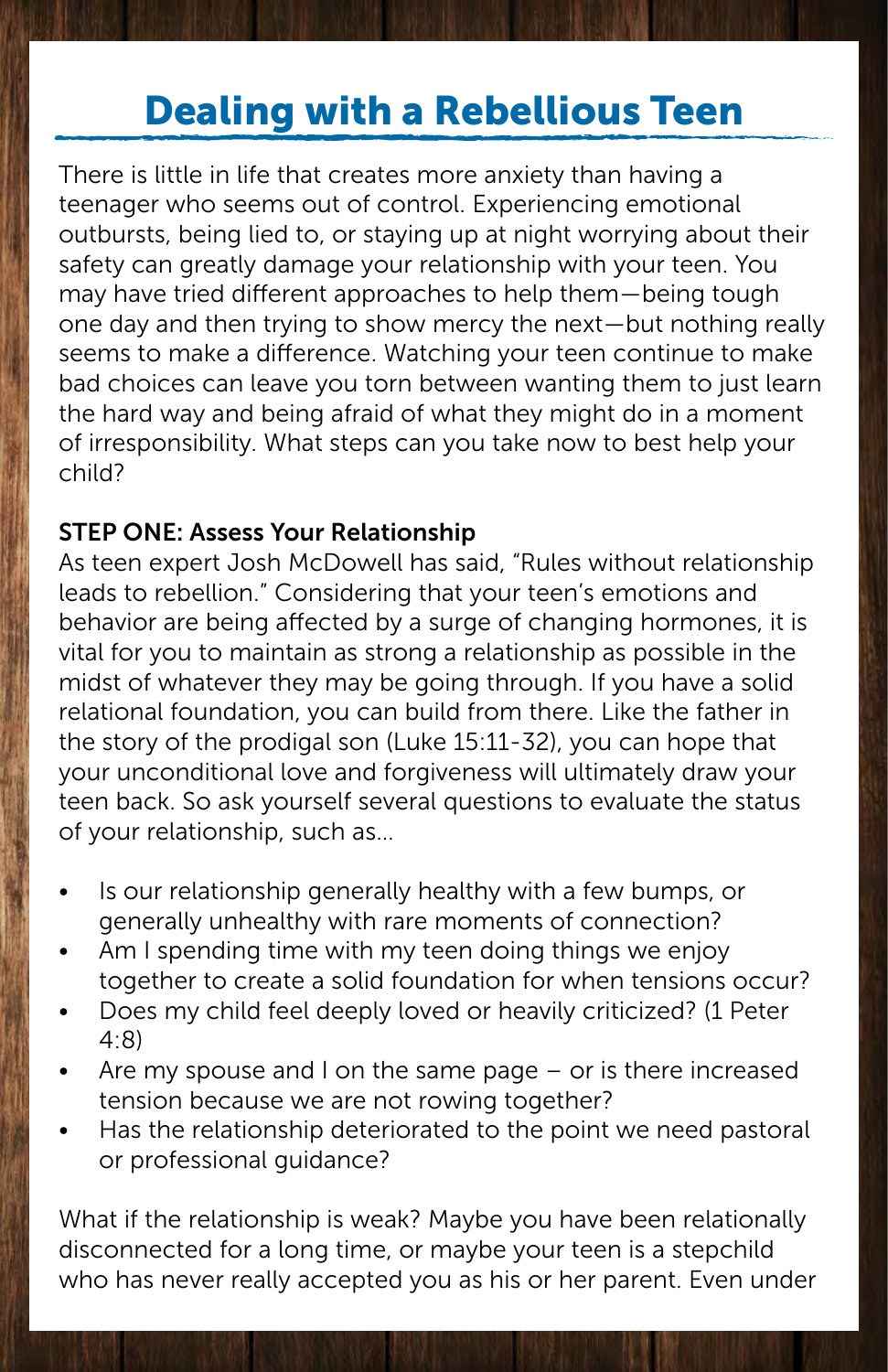these and similar circumstances, you earn respect by building a relationship. Making yourself available, listening, and trying to understand increases your ability to have influence.

Dr. James Dobson stresses the value of routine family connections as a way to cultivate relationship. He cites research showing the positive difference parents make when they are available for their teens in the morning, after school, at dinnertime, and at bedtime. If your current routine is making these connections difficult, it may be time for a change.

#### STEP TWO: Be the Parent

Some parents interpret the need for relationship as a call to be good friends to their teens, but you need to be the parent—the one who brings stability and structure to the child's life by setting boundaries and expectations. Showing that kind of authority can be difficult for some, but it is an essential role of parenting. It can also be challenging to direct your teen in a way that does not exasperate him or her (Ephesians 6:4) when you feel disrespected. As the adult, you need to sacrifice your hurt feelings and anger to do what is best for your teen. You are called as the parent to lovingly direct your teen through the challenges leading to adulthood. Ephesians 4:15 directs us to "speak the truth in love." Ask God to show you when it is important to be tough and when you need to lead with gentleness and compassionate love.

#### STEP THREE: If Serious - Seek Professional Help

In this church body, you are surrounded by parents who have raised teenagers; many of whom faced challenges similar to yours. There is no reason to be embarrassed by the challenges you have or to strive to keep the veneer of a perfect family. You need the support and wisdom of those who have been where you are. Do you find yourself asking any of these questions?

- How can I find out if my child is using drugs or alcohol?
- Is my daughter having sex, and if so, what should I do?
- Why does my child seem do depressed?
- I think my son is looking at pornography. What do I do?